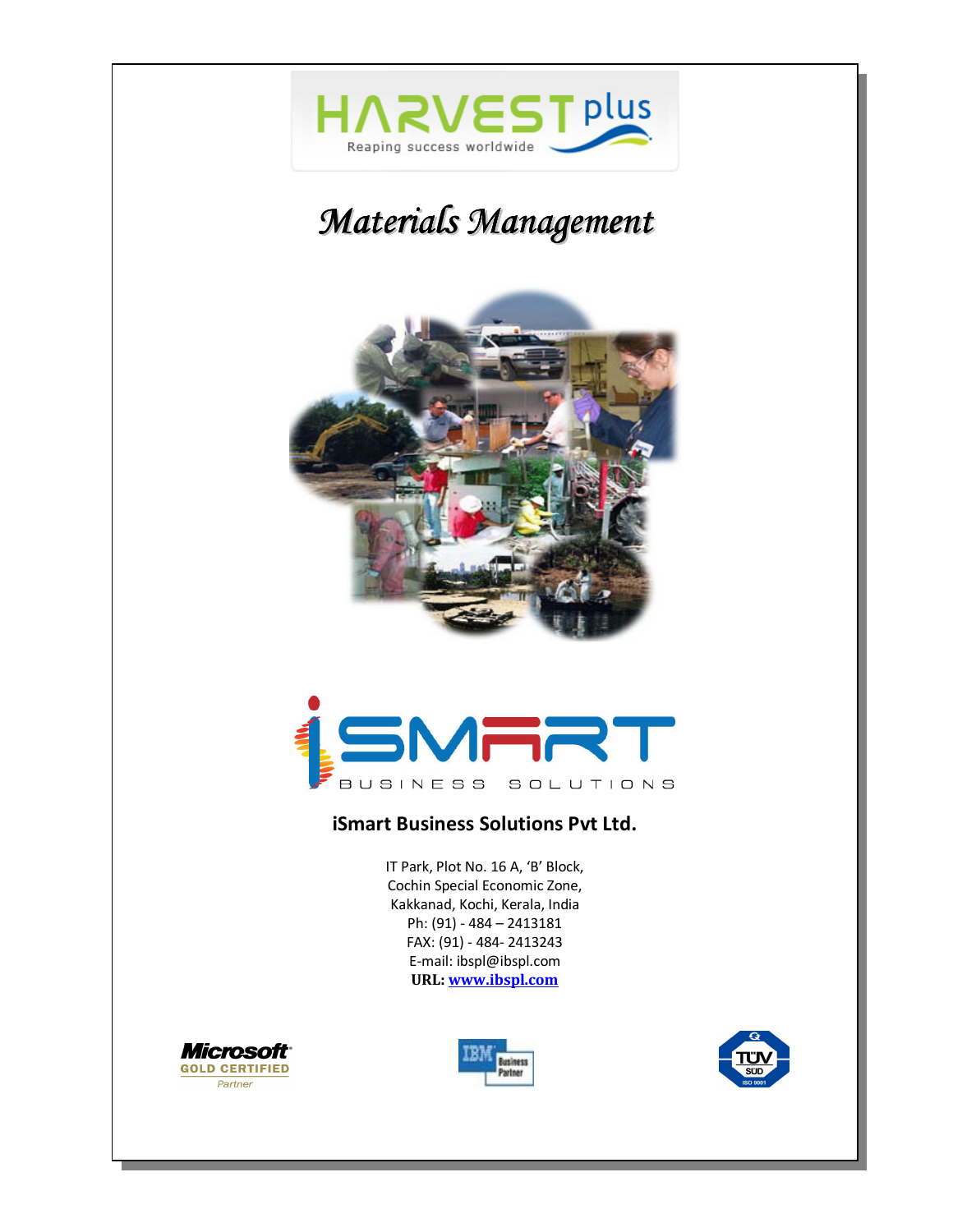

## Index





 $\overline{2}$ 

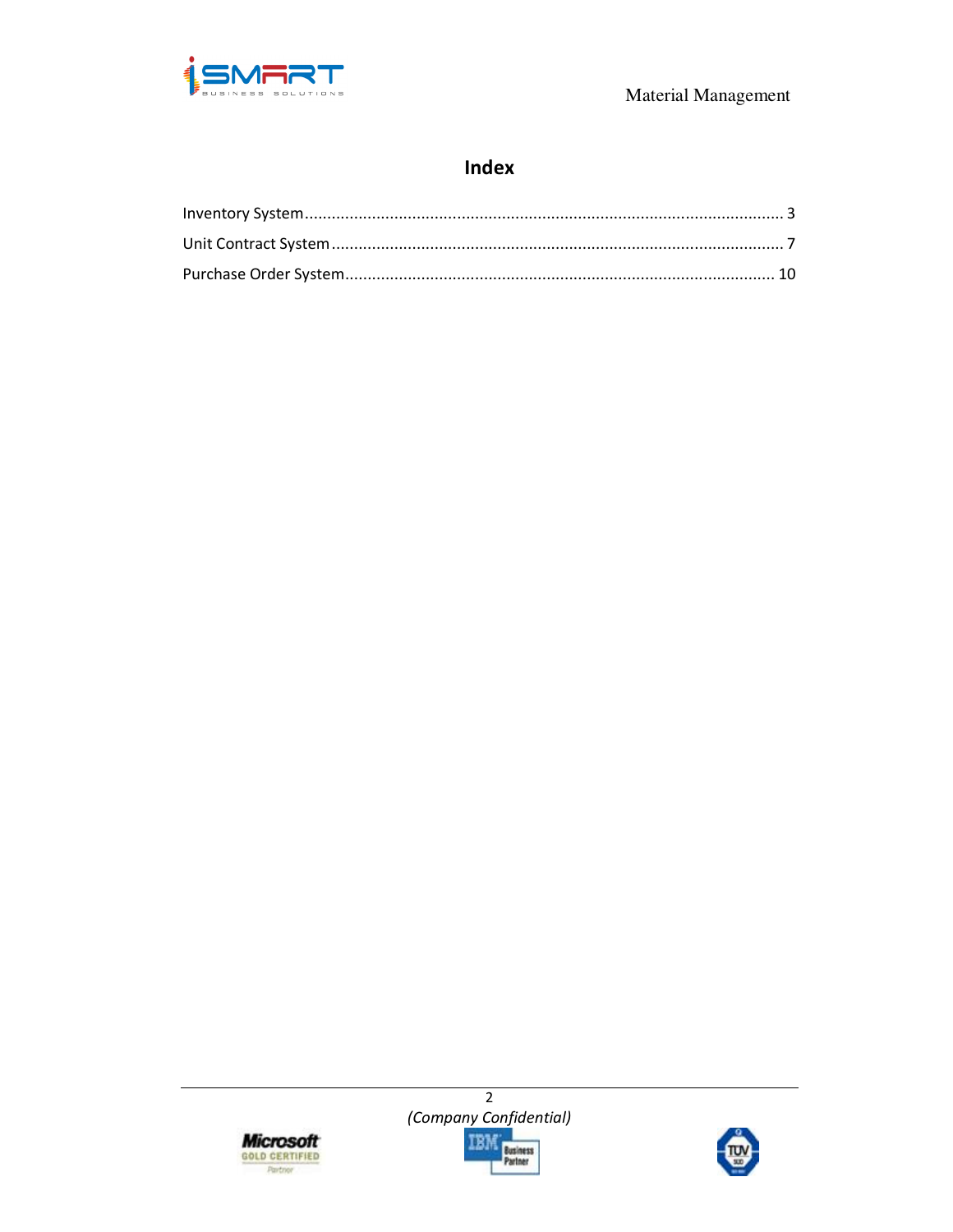

#### **Inventory System**

The HARVEST plus Inventory System automates the inventory system carried out at the estate/ factory stores. This system maintains the details of stores, items, fertilizers, receipt, issue and adjustment of stock materials. Inventory system produces all the desired reports required for monitoring and controlling of the system. HARVEST plus Inventory System facilitates multi stores under a particular administrative unit.

In this system multiple stores can be defined under a single administrative system. Items are grouped into different groups on the basis of their usage for better administrative purpose. Movement criteria for the items in different periods are defined, to store the items according to the season. In order to control the store wise stock of the items, the stock details of items are maintained in various stores of the administrative unit. This system provides the provision to view the quantity of items in the stock graphically.

Stores issue requisitions should be raised and sanctioned before issuing items from the store. To purchase items to the stores, purchase requisitions are to be raised and sanctioned. Damaged goods can be returned and the stocks are updated accordingly. Stock adjustments are done, to keep the system wise stock and the actual physical stock of items in the store tallied. The voucher details of this system can be posted to the General Ledger System based on various posting types on a daily basis.

Also different stock valuation methods such as First In First Out (FIFO), Last In First Out (LIFO), Daily Weighted Average etc. are introduced to calculate the value of the items in the stock. You can import data from other sources to this system and vice versa. Reports are included according to the end user requirements in this system. Independent settings for each store can be done through this system.





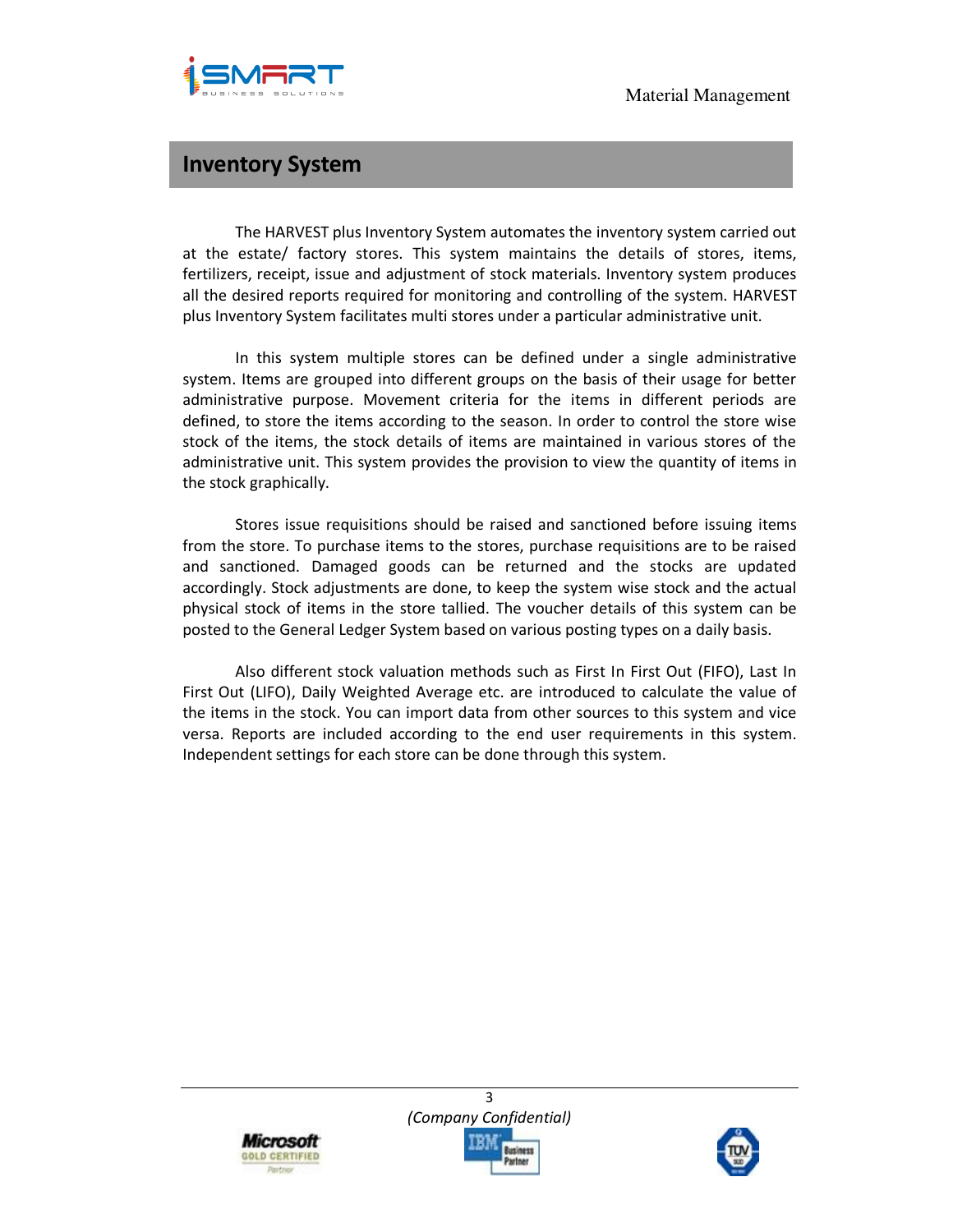

#### **Main Features of Inventory System**

The Inventory System automates the functions in a store. Issue and purchase of items, keeping stock of items, etc. are the main functions of this system.

The main features of this system are listed below:

- 1. This system maintains the details of stores which include the receipt, issue and adjustment of stock materials.
- 2. Facilitates multi stores under a particular administrative unit.
	- $\triangleright$  This system helps you to define multiple stores that come under a single administrative unit. Parent stores as well as sub stores can be defined in this system.
- 3. **Item Classification:** Items in the store are categorized into various classes.
	- $\triangleright$  All the items maintained in the store are categorized into various classes based on their use for better administration. Items grouped under a particular class have similar stock valuation method. Parent classes as well as sub classes can be defined in this system.
	- $\triangleright$  There is the provision to specify the technical details, substitute items, external and internal lead time, manufacturing details, stock valuation type, movement type, etc. of the items.
- 4. Competent with the item unit conversion.
	- $\triangleright$  You can specify the unit in which the items are to be measured while doing different transactions. This is to facilitate items received in one UOM can be issued in different UOMs and vice versa.
- 5. **Store Layout:** Provision for graphical representation of store layout.
	- $\triangleright$  Storage layout of the items in different spaces in the stores, like the bays, bins, racks etc. can be viewed graphically through this system.
- 6. **Item Movement Criteria** can be specified.
	- $\triangleright$  The movement type of item classes as well as items in the stores can be specified while defining the items or item classes. The movement types can be Fast Moving, Slow Moving or Non Moving.
- 7. **Item Stock Control Details** are maintained in various stores of the administrative unit, to control the store wise stock details, such as reorder level, maximum stock, economic order quantity etc.
- 8. **Reserve Items:** Possible to reserve items against stores issue requisitions for any future use.



4 *(Company Confidential)*  usiness

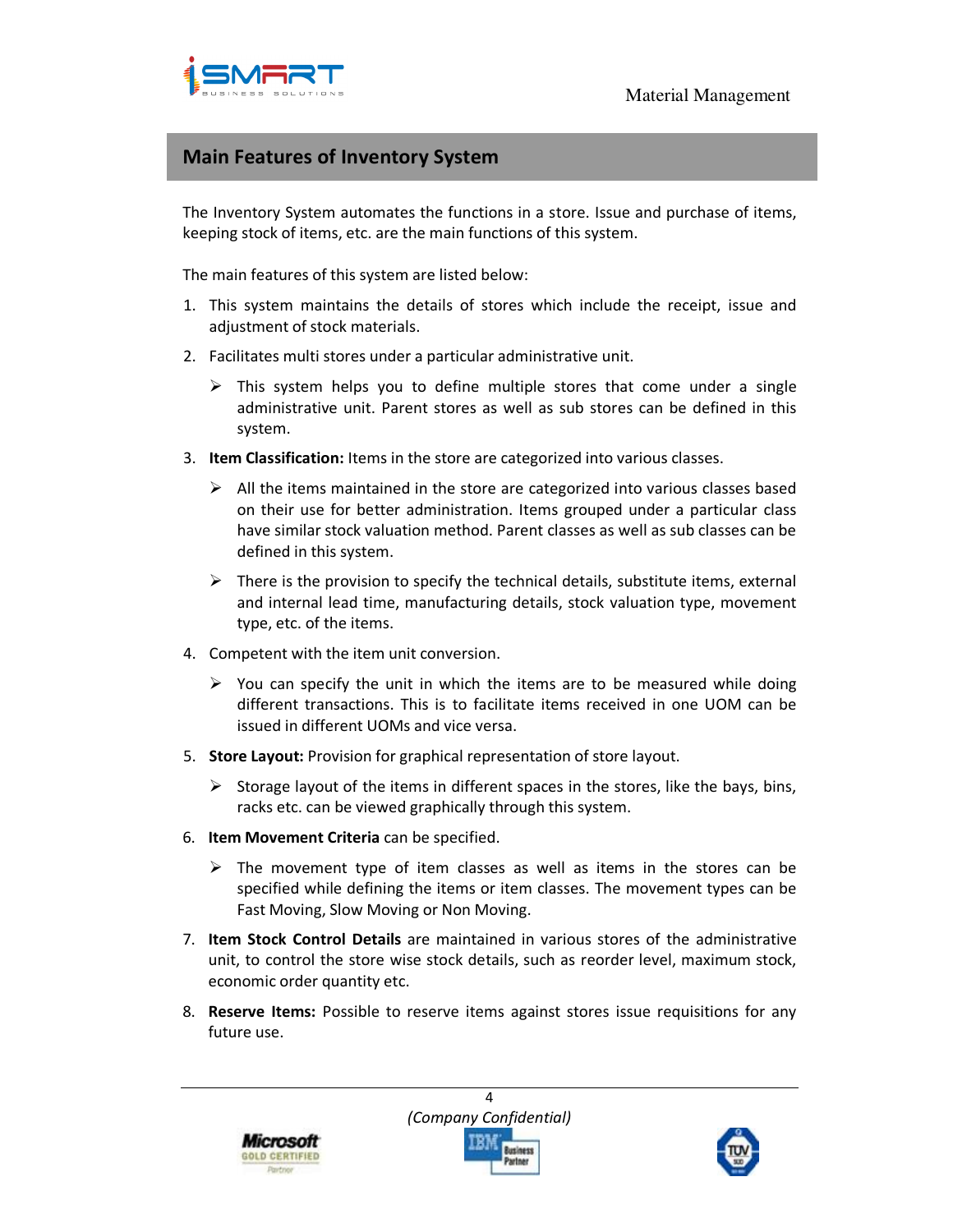

- $\triangleright$  This will help the concerned authority to restrict the issue of those items that will be required later for a particular task or for some planned activity. This is done corresponding to a sanctioned SIR.
- 9. Item can defined as Batch or non Batch item.
- 10. **Goods Receipt Note** can be prepared when goods are received against the purchase orders for external purchases and for items received through issue/transfer/sales from other stores and direct delivery from suppliers (against PO from HO).
- 11. Capable of analyzing consumption register based on the multi analysis types and codes.
- 12. Once the invoice is received, if the rate is different from that of the GRN, the adjustment of the rate is done to stock automatically.
- 13. Provision to take print out of system stock and physical stock.
- 14. Physical verification of the stock in the stores is done.
	- $\triangleright$  In this system the stock is verified periodically (quarterly/half yearly) or at the end of the financial year before closing the accounts. This is to ensure that the stock as per books is tallied with the physical count of stock in stores. The Internal auditors of the company will do this. When there is a difference is physical count and book count the difference is adjusted after getting sanction from the proper authority.
- 15. Stock adjustment and stock reconciliation can be done daily, weekly, monthly and yearly.
- 16. At any given point, we are able to view the stock level of any particular item, in the organization at its various stores, grouped according to the parent location.
- 17. **Stock Valuation** type is introduced.
	- $\triangleright$  The stock valuation type can be specified, and the stock valuation of the items for the specified period and store, can be done through this system. The methods used are FIFO (First In First Out), LIFO, Daily Weighted Average and Standard Rate.
- 18. **Stores Wise Settings** are incorporated.
	- $\triangleright$  General settings, administrative unit wise settings as well as store wise settings which are independent to one store can be done in this system.
- 19. **Query:** Provision to query on items and storage locations.
	- $\triangleright$  Through this system you can search through the storage locations to find free spaces and also you can search for items having the specified technical specifications which are kept in different racks.
- 20. Stock details are journalized to book of accounts on doing the stock valuation. This is to be triggered from account posting screen.





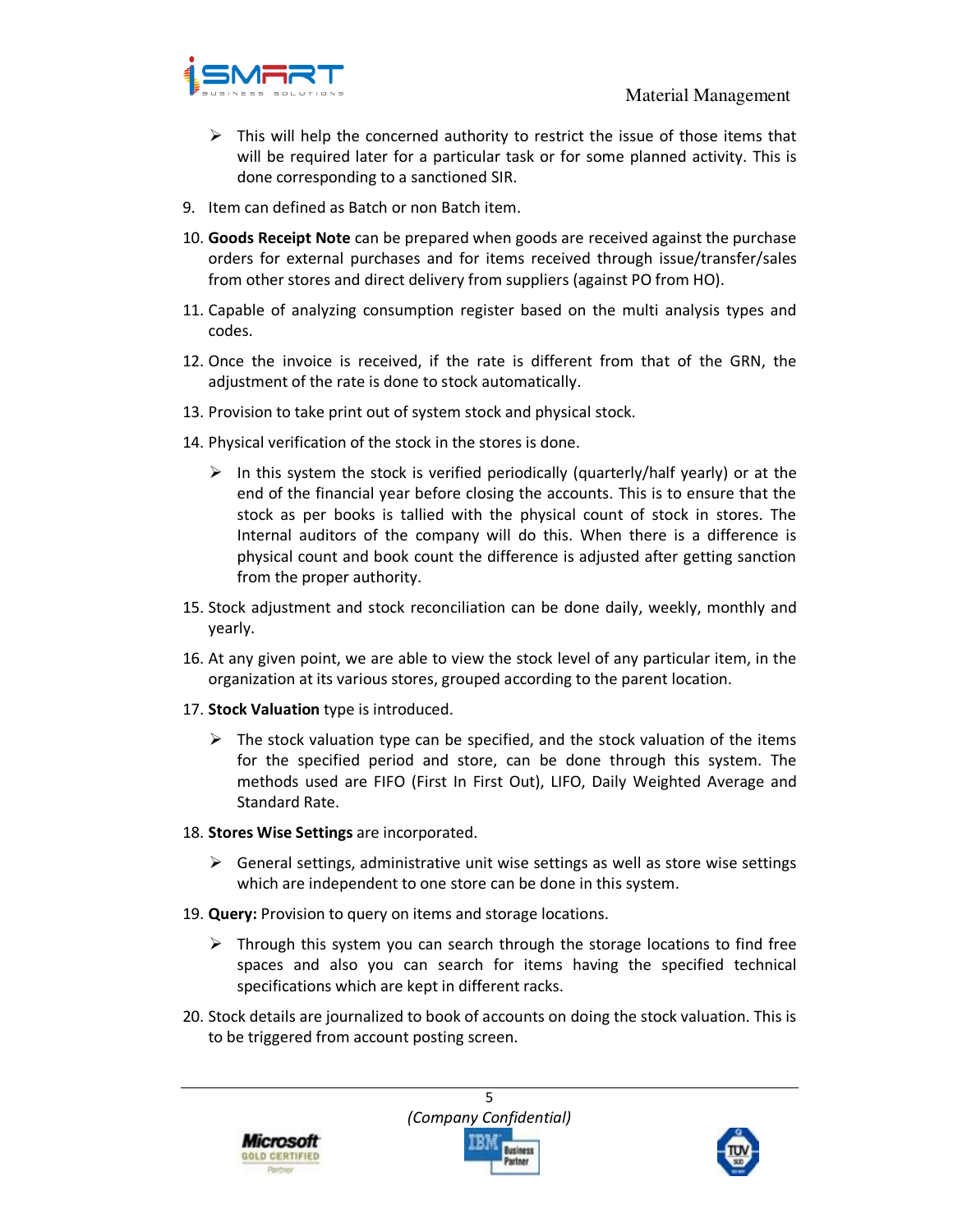

- 21. Provision to do account posting through *Account Posting* screen on Online and Offline basis.
- 22. **Report Generation:** Various reports are incorporated in this system.
	- $\triangleright$  Reports are included after analyzing the requirements of the end users. The reports such as Stock Ledger, Closing Balance Report, Item Movement Register, Item tracking Reporter order item report, Bin Card, Consumption Register, Item Class wise Report, Good Receipt note, Material Utilization report etc. are such reports.
	- $\triangleright$  You can view item movement register based reports, that contains the movement details of the selected items corresponding to selected stores, movement details of an item corresponding to the selected store(s) and movement type, details of the items that are transferred to/from one store to another, etc. through this system.





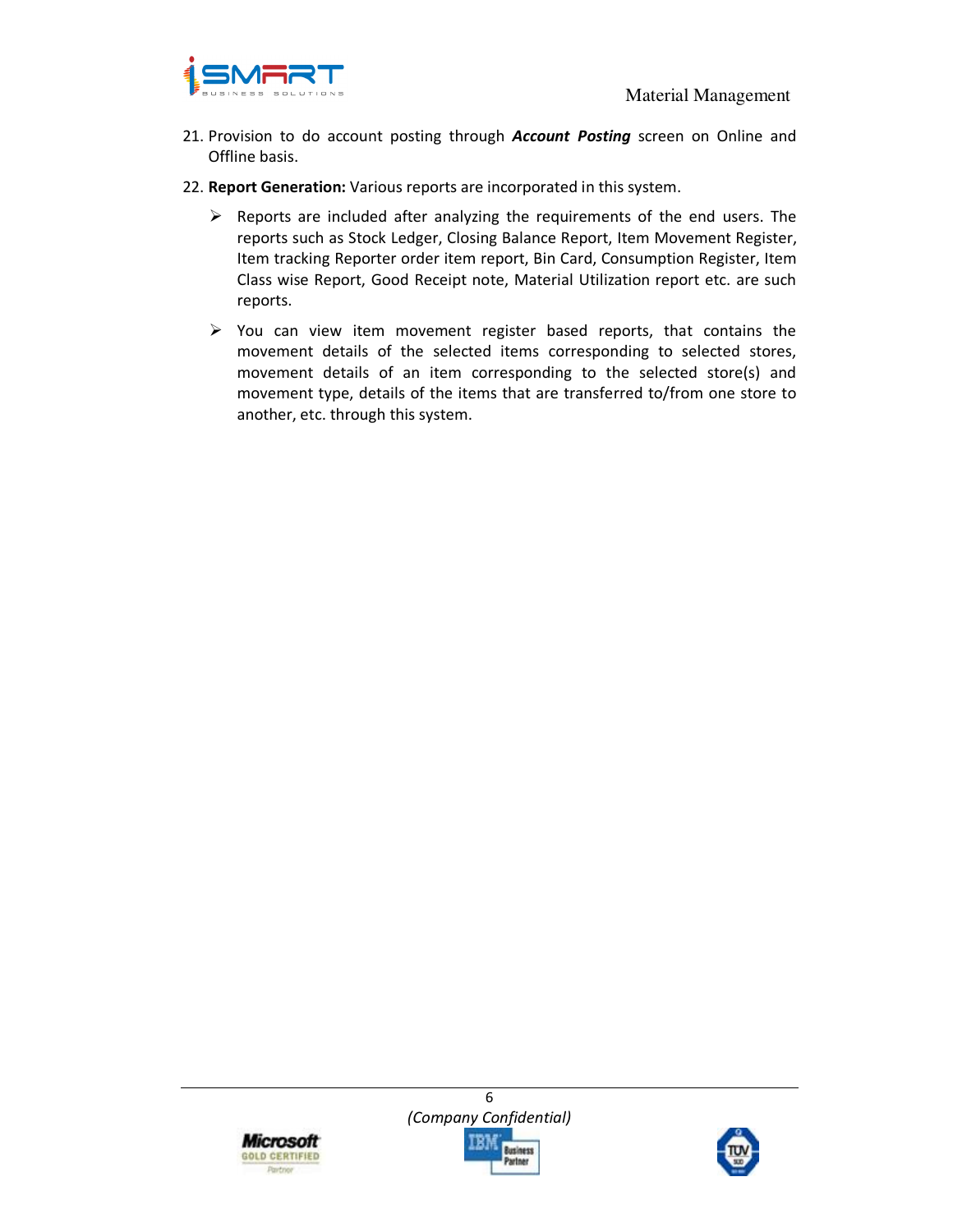

# **Unit Contract System**

The HARVEST plus Unit Contract System facilitates the functioning of the contractors working for a company or organization. The personal details and the areas of specialization of the contractors can be defined through this system. You can tag the specified contract type with the job groups, departments and related criteria. Rate list can be prepared for various contractors for a specified period. You can define the materials that can be used for the various job groups or job services through this system.

The job requests will be raised for various jobs or job services from the different departments of the company. A contract will be prepared for the sanctioned job or job service requests. The work progress is recorded for the sanctioned contracts and work progress certificate is prepared based on the work progresses recorded. Based on the work progress certificates, the payment advice note is created and payment is made to the contractors. The status for the contractors can also be recorded through this system. The penalty amounts which were kept on hold can be released for the contractors.

You can generate checklists, which gives you a complete list of all the details you had entered through the options of this system. Various other reports containing the contract details can also be generated through this system.





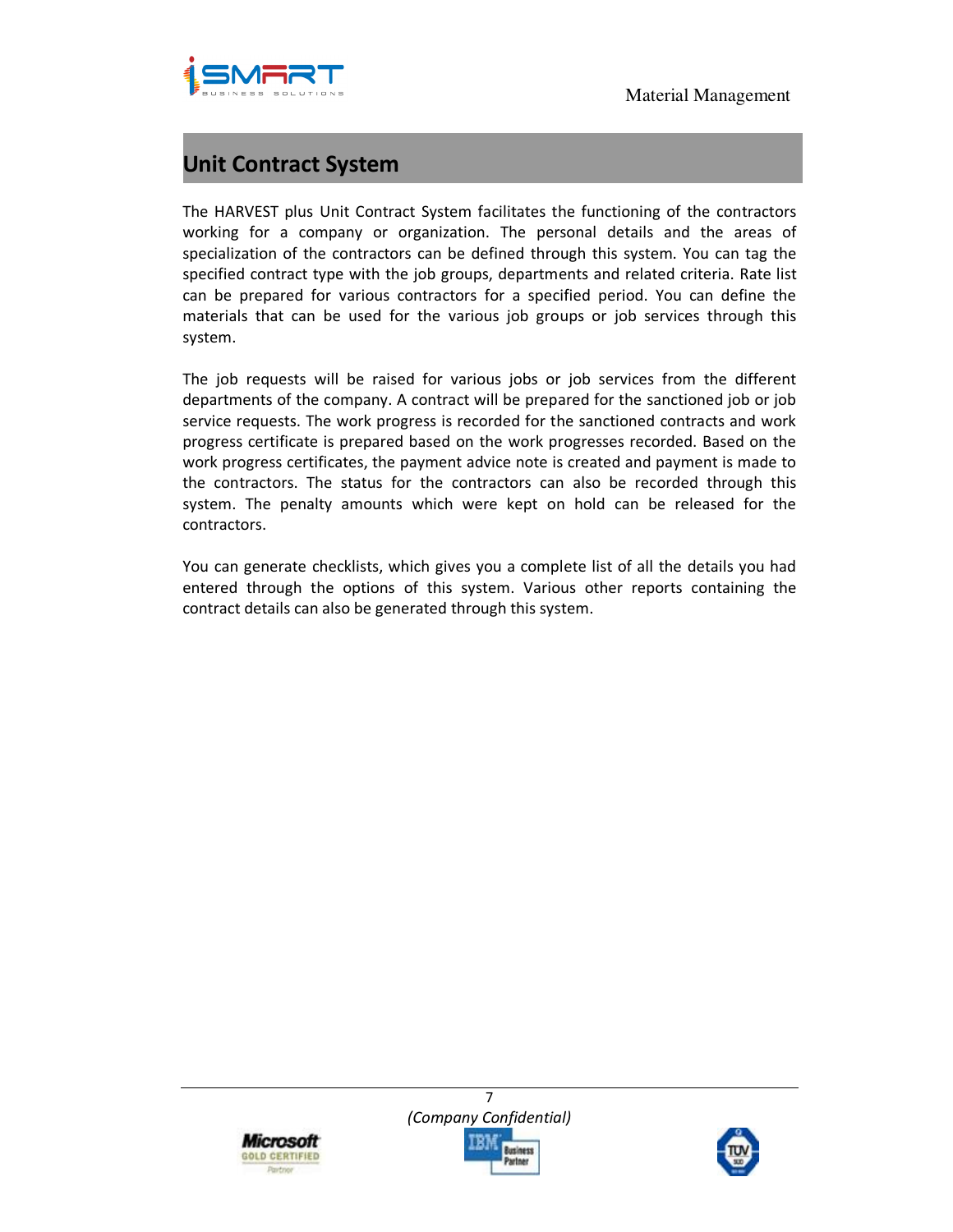

#### **Main Features of Unit Contract System**

This system facilitates the functioning of the contractors working for the company.

The major features of this system are:

- 1. The specialized area and contractor base of contractors can be specified through this system.
- 2. It is possible to tag the specified contract type with job groups, department and the related criteria. Depending on the mapping, you can easily identify the requirements of the contract.
- 3. A contract rate list can be created related to a job group or job service, for the specified contractors.
- 4. **Job / Service Request:** You can create a job / service request for various jobs or job services for different departments. You can sanction or close the job / service requests created.
- 5. The items required for a particular job or service can be tagged.
- 6. The *Contract Preparation* screen is used to prepare a contract, for a contractor based on the approved price list. The contract is prepared based on the sanctioned job / service requests.
	- $\triangleright$  You can prepare contract for five different contract types.
	- $\triangleright$  A contract can be created either based on the job request or without a job request.
	- $\triangleright$  Contract can be defined based on the milestones and work progress certificate is generated based on achieved milestone.
	- $\triangleright$  The details of additional charges, penalty, required materials and terms and conditions of the contract can be entered.
- 7. The *Work Progress* screen is used to enter the work progress details of the selected contract. The work .progress details of multiple job groups or jobs can be captured based on the selected contract. Payment to contractor is done based on the work progress certificate.
- 8. **Work Progress Certificate Preparation:** You can prepare a work progress certificate corresponding to the contract number for a particular date. You can sanction or cancel the work progress certificates created.
	- $\triangleright$  This can be created only if the given job or mile stone has been completed for the specified contract.
	- $\triangleright$  If there is any delay in completion of the work, you can set penalty. Penalty is of two types *With hold* and *Imposed*.





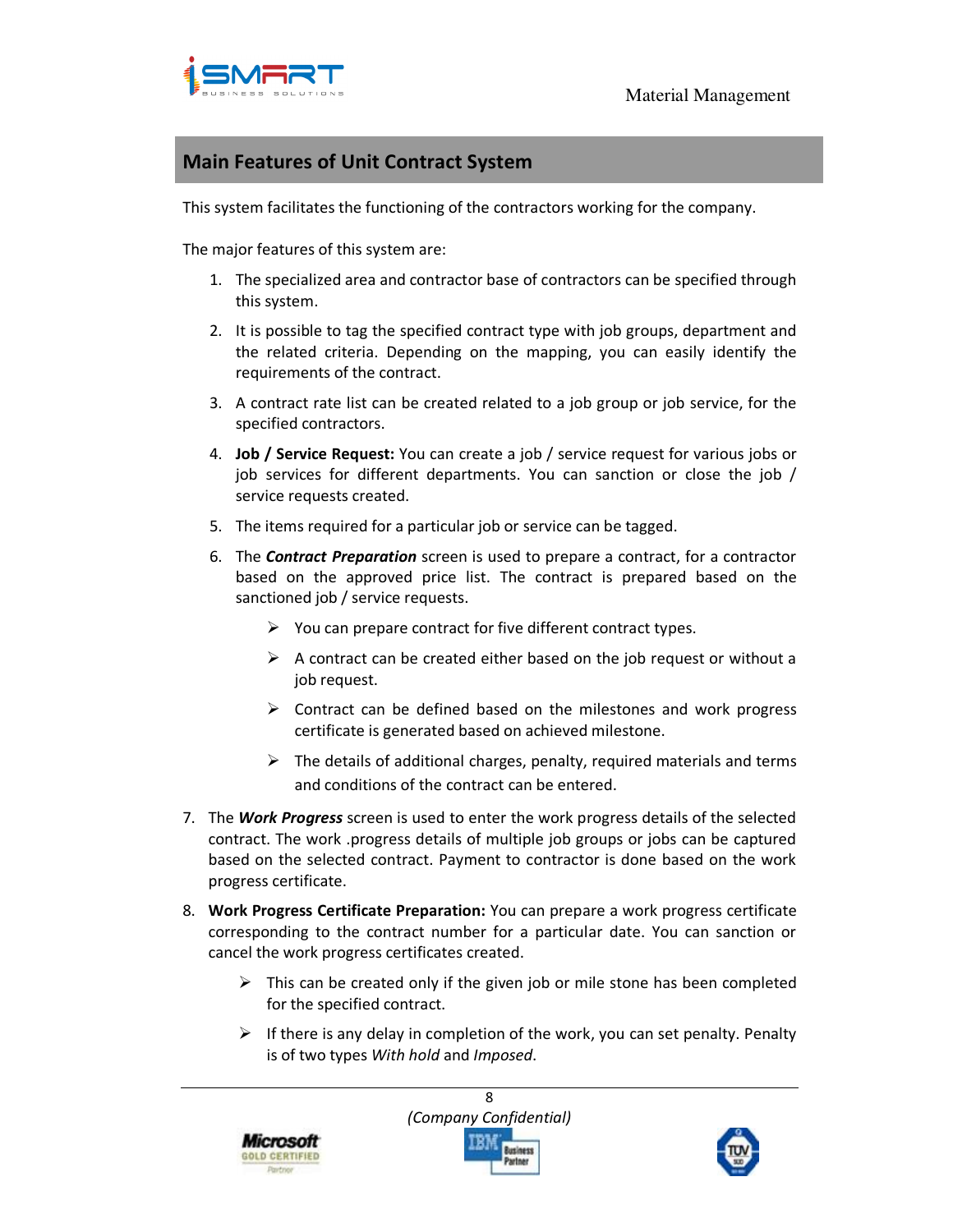

- 9. **Payment Advice Memo:** This can be generated based on work progress reports.
	- $\triangleright$  While generating the payment advice memo, the payable invoice for the same will be generated in the HARVEST plus Account Payables and Account Receivables System and the corresponding voucher will be posted to the HARVEST plus General Ledger System.
	- $\triangleright$  The payment for the contractor will be credited and the accounts related to the jobs will be debited in the HARVEST plus General Ledger System.
- 10. **Contractor Status Functionality:** This is introduced to update the status of the contractor based on certain criteria.
	- The *Contractor Status* screen is used to generate the warning letter. The management can change the status of the contractor according to his performance.
	- Management can either warn or ban the contractor. Banned contractors will not be available for any operations in this system.
- 11. The *Penalty Realisation* screen is used to release the penalties for the contractors which were kept on hold by the company. The amount payable to the contractor is kept on hold by the company when deviation in work completion date occurs. These amounts are released to the contractor by the company later.
- 12. **Report Generation:** Various reports are incorporated to the system such as Contract Register, Realized Contract Register, Outstanding Contract Register, Closed Contract, Contract Nearing Contract, Work Progress Certificate, Payment Advice Memo etc.





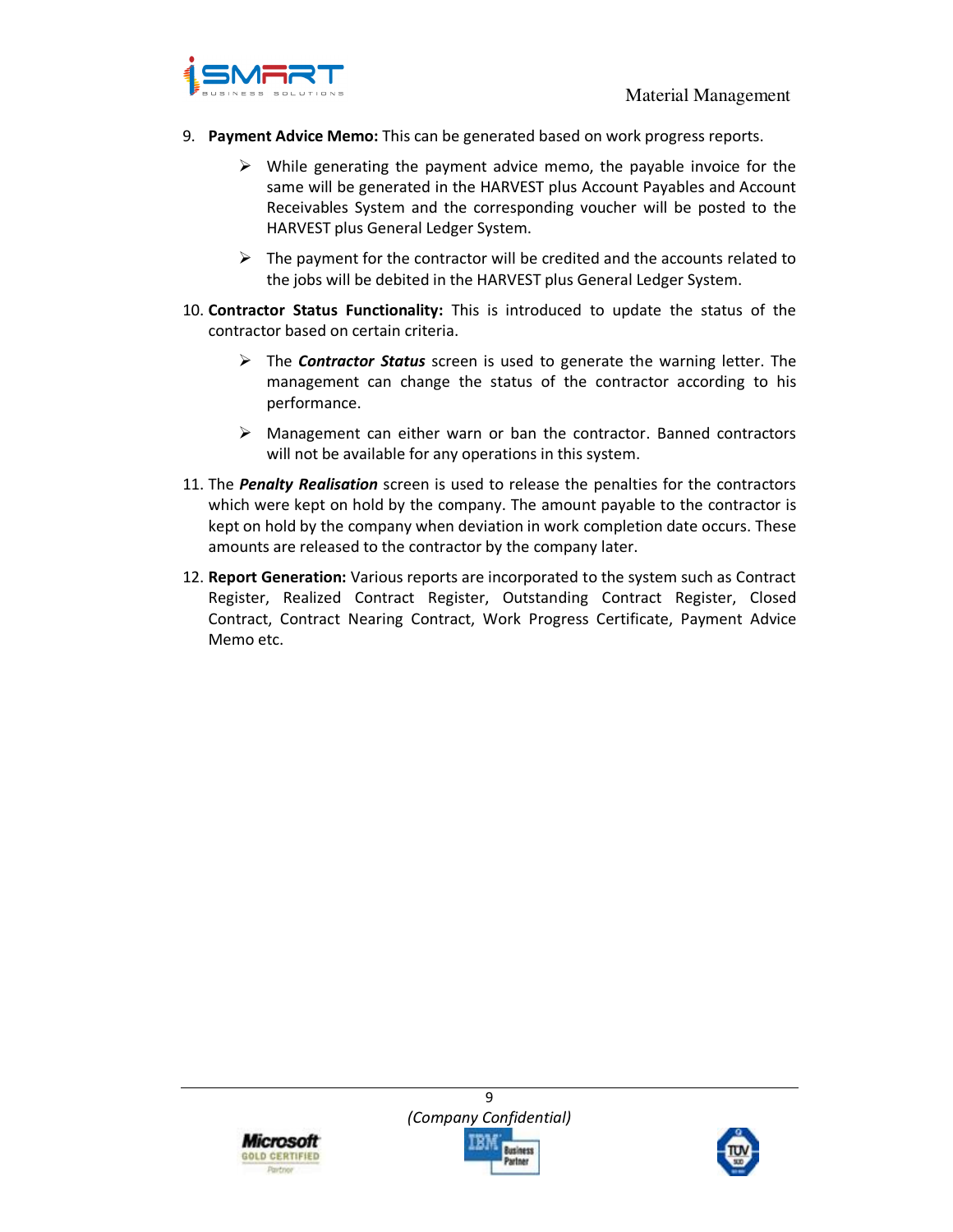

# **Purchase Order System**

The HARVEST plus Purchase Order System facilitates the systematic processing of the purchase orders to the suppliers. After receiving material requisitions from various locations the system combines and sanctions the various purchase requisitions. After sanctioning the purchase requisition, tenders or quotations are called. The tenders are then evaluated and processed to prepare the price comparison statement and routine price list. The purchase order or contract is created through this system. Different purchase procedures (purchase types) are followed in purchase department to meet the requisitions coming from estates as well as departments.

The main intention of the package is to control the purchase of items in the company by inspecting the purchase requisitions and the tenders. This system receives invoices for the materials provided by suppliers. The purchase department prepares the purchase ledger on a monthly basis to credit the suppliers and sends it to finance department. The stock ledger and purchase ledger reconciliation is done in the purchase department through this system.

The system can generate all relevant reports and checklists which are necessary for evaluating various purchase order related details.



10 *(Company Confidential)*  usiness

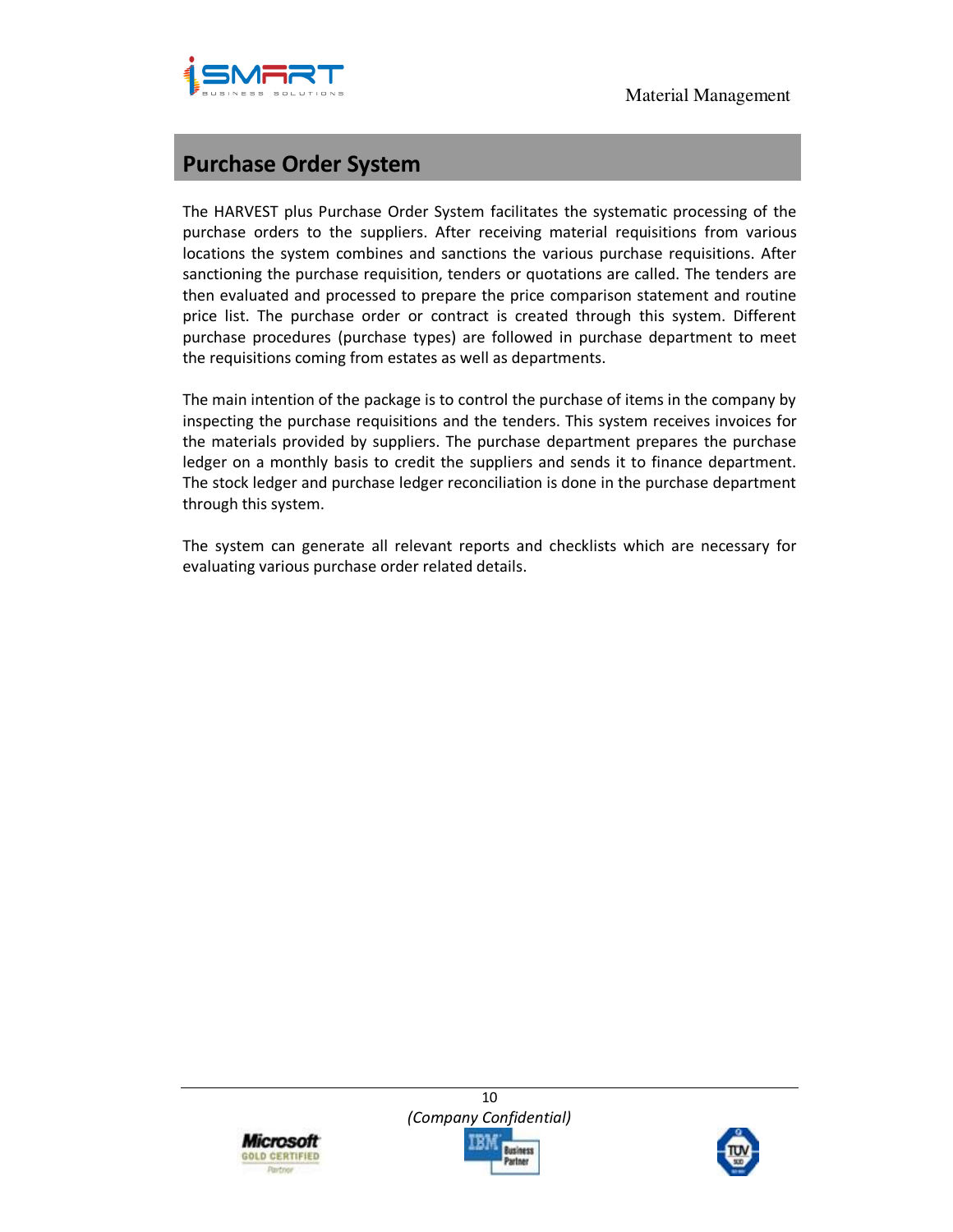

### **Main Features of Purchase Order System**

The purchase order system facilitates the functioning of purchase department in the organization.

The main features of this system are listed below:

- 1. The different suppliers providing materials to the company can be defined and categorized, according to the type of material they supply.
- 2. You can define the items handled by the purchase department. The items can also be categorized based on their type or the department in which they are used. These items can be registered against corresponding suppliers.
- 3. This system enables to handle different types of purchase such as *Tender Based, Routine Price List, Repeat Order Purchase* and *Direct Purchase*. Purchase type can also be local or import.
- 4. You can set sanctioning authority for various documents and each authority is restricted to sanction limited transaction amounts specified in the system.
- 5. The purchases can be processed based on three types of material requests (MR): MR from estates, MR from departments and Memo from departments.
	- $\checkmark$  The MR contains the details of the items with specifications, quantity required and stock available in estates.
	- $\checkmark$  Departments raise memo in case of purchase of capital assets or high value items. A single memo can contain requests for more than one estate.
	- $\checkmark$  In this system the available stock in warehouse and other estate stores can be displayed while approving the MR.
- 6. The purchase request can be generated within the system based on a material request and the purchase requests generated through the Inventory System are also available.
- 7. This system allows you to send enquiry to the suppliers based on the purchase request. Within the enquiry you can specify the details of suppliers and items to be purchased, based on an MR. Details such as delivery of items, terms & conditions and penalty can also be specified for each item.
- 8. The details of quotation or tenders send by the suppliers can be entered, based on the enquiry. In quotation you can specify the supplier's offers, discounts, additional charges and terms and conditions for each Item. With the help of tenders you are able to:
	- Prepare the Price Comparison Statement and choose the best offer to follow the tender based purchase procedure.